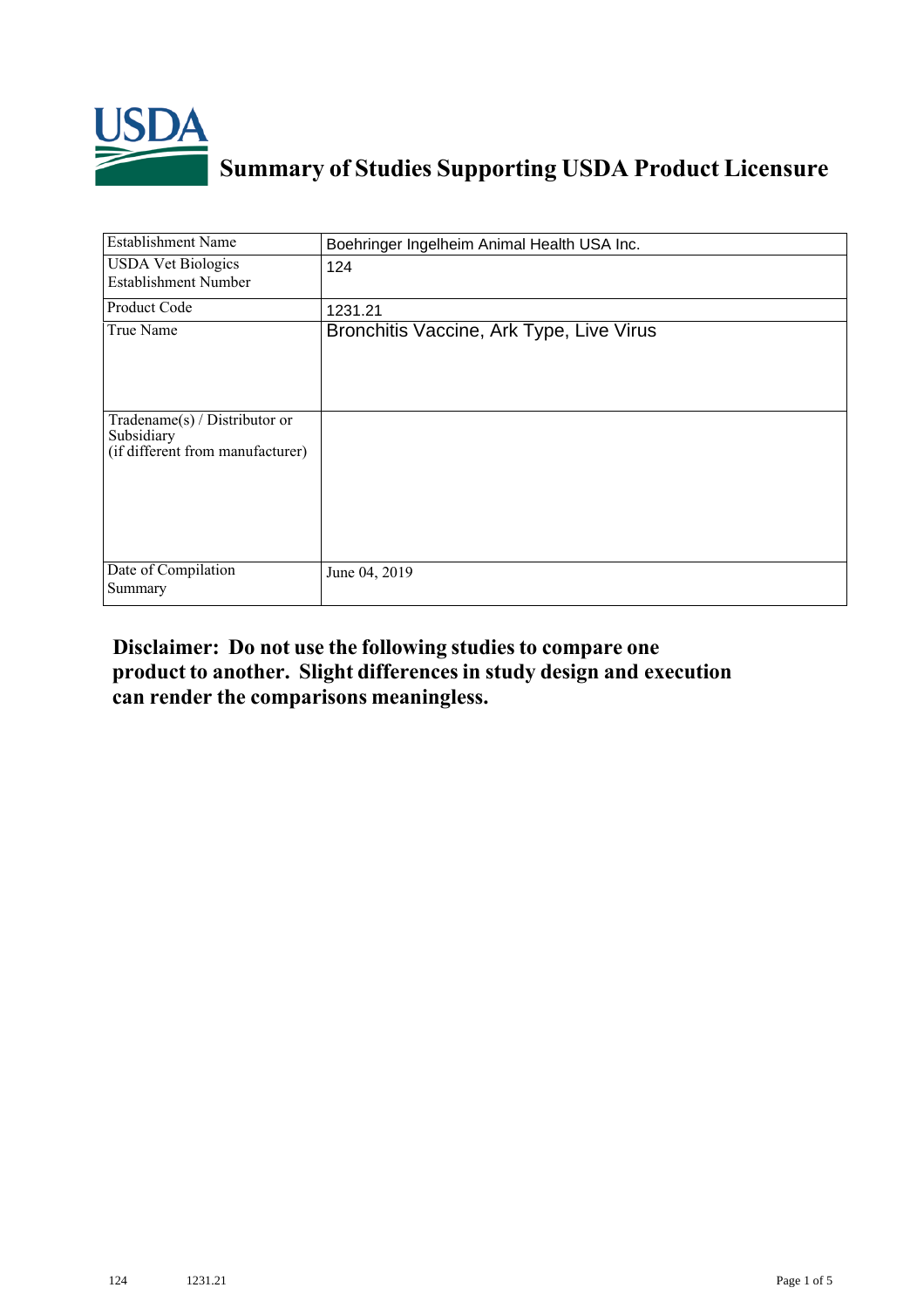| <b>Study Type</b>              | Efficacy                                                                                                                                                                                      |
|--------------------------------|-----------------------------------------------------------------------------------------------------------------------------------------------------------------------------------------------|
| <b>Pertaining to</b>           | Avian infectious bronchitis virus, Arkansas type                                                                                                                                              |
| <b>Study Purpose</b>           | Demonstrate efficacy against avian infectious bronchitis virus,                                                                                                                               |
|                                | Arkansas type                                                                                                                                                                                 |
| <b>Product Administration</b>  | Coarse spray                                                                                                                                                                                  |
| <b>Study Animals</b>           | Chickens                                                                                                                                                                                      |
| <b>Challenge Description</b>   |                                                                                                                                                                                               |
| <b>Interval observed after</b> |                                                                                                                                                                                               |
| challenge                      |                                                                                                                                                                                               |
| <b>Results</b>                 | Study data were evaluated by USDA-APHIS prior to product<br>licensure and met regulatory standards for acceptance at the time of<br>submission. Study data, however, are no longer available. |
| <b>USDA Approval Date</b>      | November 21, 1983                                                                                                                                                                             |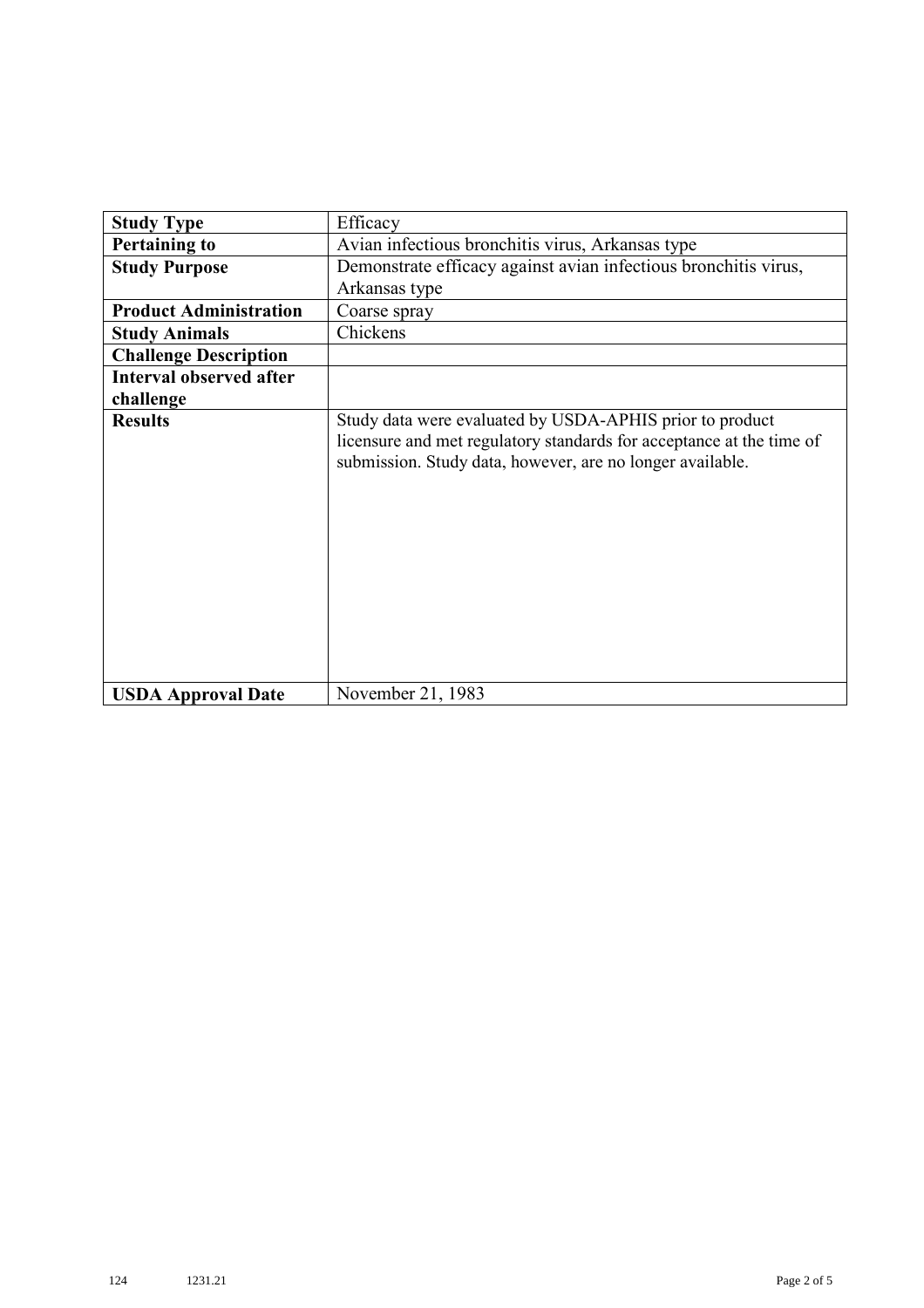| <b>Study Type</b>              | Efficacy                                                                                                                                                                                                                                                                                                                    |
|--------------------------------|-----------------------------------------------------------------------------------------------------------------------------------------------------------------------------------------------------------------------------------------------------------------------------------------------------------------------------|
| <b>Pertaining to</b>           | Avian infectious bronchitis virus, Arkansas type                                                                                                                                                                                                                                                                            |
| <b>Study Purpose</b>           | Demonstrate efficacy against avian infectious bronchitis virus,                                                                                                                                                                                                                                                             |
|                                | Arkansas type                                                                                                                                                                                                                                                                                                               |
| <b>Product Administration</b>  |                                                                                                                                                                                                                                                                                                                             |
| <b>Study Animals</b>           | Chickens                                                                                                                                                                                                                                                                                                                    |
| <b>Challenge Description</b>   |                                                                                                                                                                                                                                                                                                                             |
| <b>Interval observed after</b> |                                                                                                                                                                                                                                                                                                                             |
| challenge                      |                                                                                                                                                                                                                                                                                                                             |
| <b>Results</b>                 | Study data were evaluated by USDA-APHIS prior to product<br>licensure and met regulatory standards for acceptance at the time of<br>submission. No data are published because this study was submitted<br>to USDA-APHIS prior to January 1, 2007, and APHIS only requires<br>publication of data submitted after that date. |
| <b>USDA Approval Date</b>      | February 18, 1988                                                                                                                                                                                                                                                                                                           |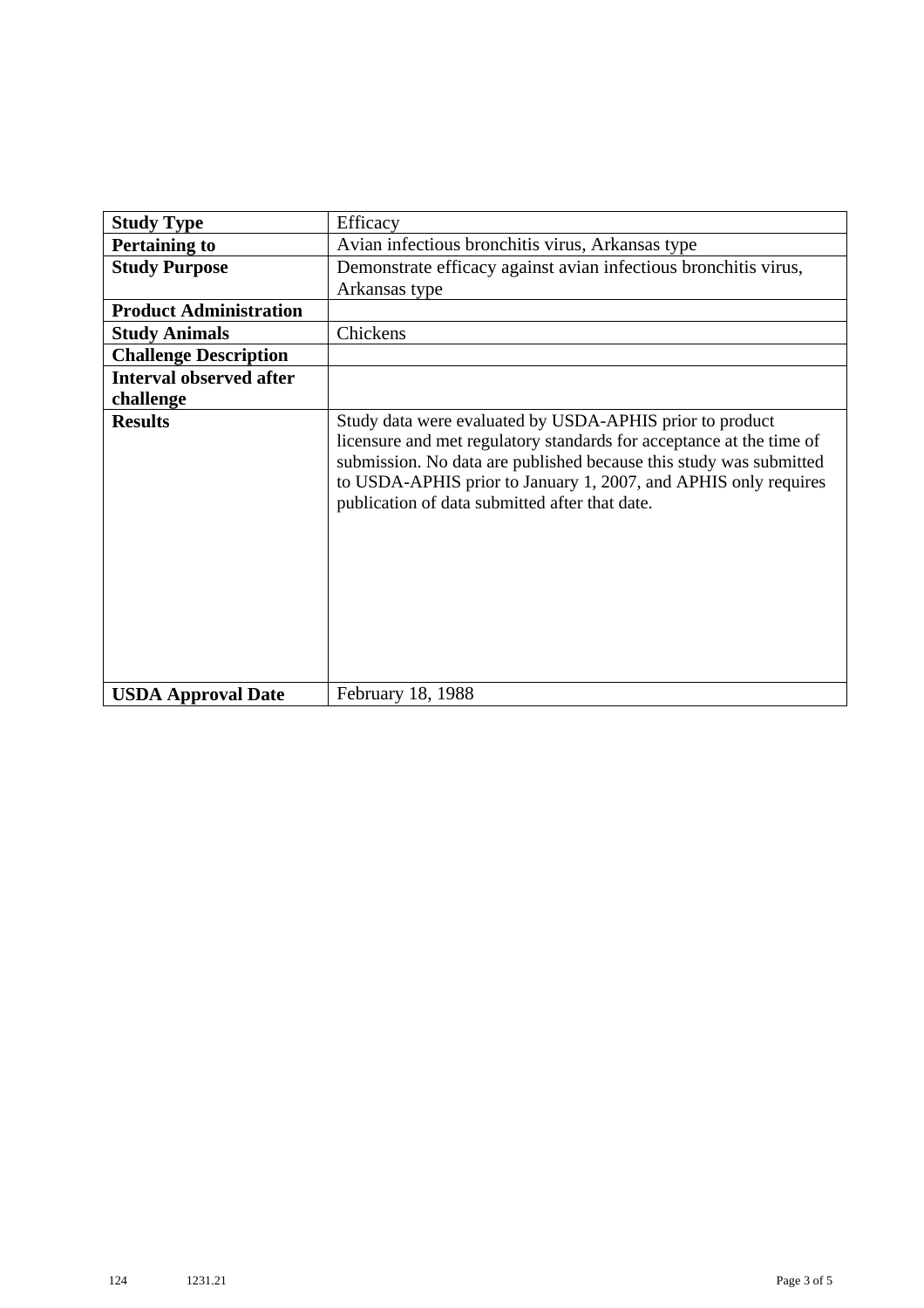| <b>Study Type</b>              | Efficacy                                                                                                                                                                                                                                                                                                                    |
|--------------------------------|-----------------------------------------------------------------------------------------------------------------------------------------------------------------------------------------------------------------------------------------------------------------------------------------------------------------------------|
| <b>Pertaining to</b>           | Avian infectious bronchitis virus, Arkansas type                                                                                                                                                                                                                                                                            |
| <b>Study Purpose</b>           | Demonstrate efficacy against avian infectious bronchitis virus,<br>Arkansas type                                                                                                                                                                                                                                            |
| <b>Product Administration</b>  | Coarse aerosol spray                                                                                                                                                                                                                                                                                                        |
| <b>Study Animals</b>           | Chickens                                                                                                                                                                                                                                                                                                                    |
| <b>Challenge Description</b>   |                                                                                                                                                                                                                                                                                                                             |
| <b>Interval observed after</b> |                                                                                                                                                                                                                                                                                                                             |
| challenge                      |                                                                                                                                                                                                                                                                                                                             |
| <b>Results</b>                 | Study data were evaluated by USDA-APHIS prior to product<br>licensure and met regulatory standards for acceptance at the time of<br>submission. No data are published because this study was submitted<br>to USDA-APHIS prior to January 1, 2007, and APHIS only requires<br>publication of data submitted after that date. |
| <b>USDA Approval Date</b>      | November 21, 1983                                                                                                                                                                                                                                                                                                           |